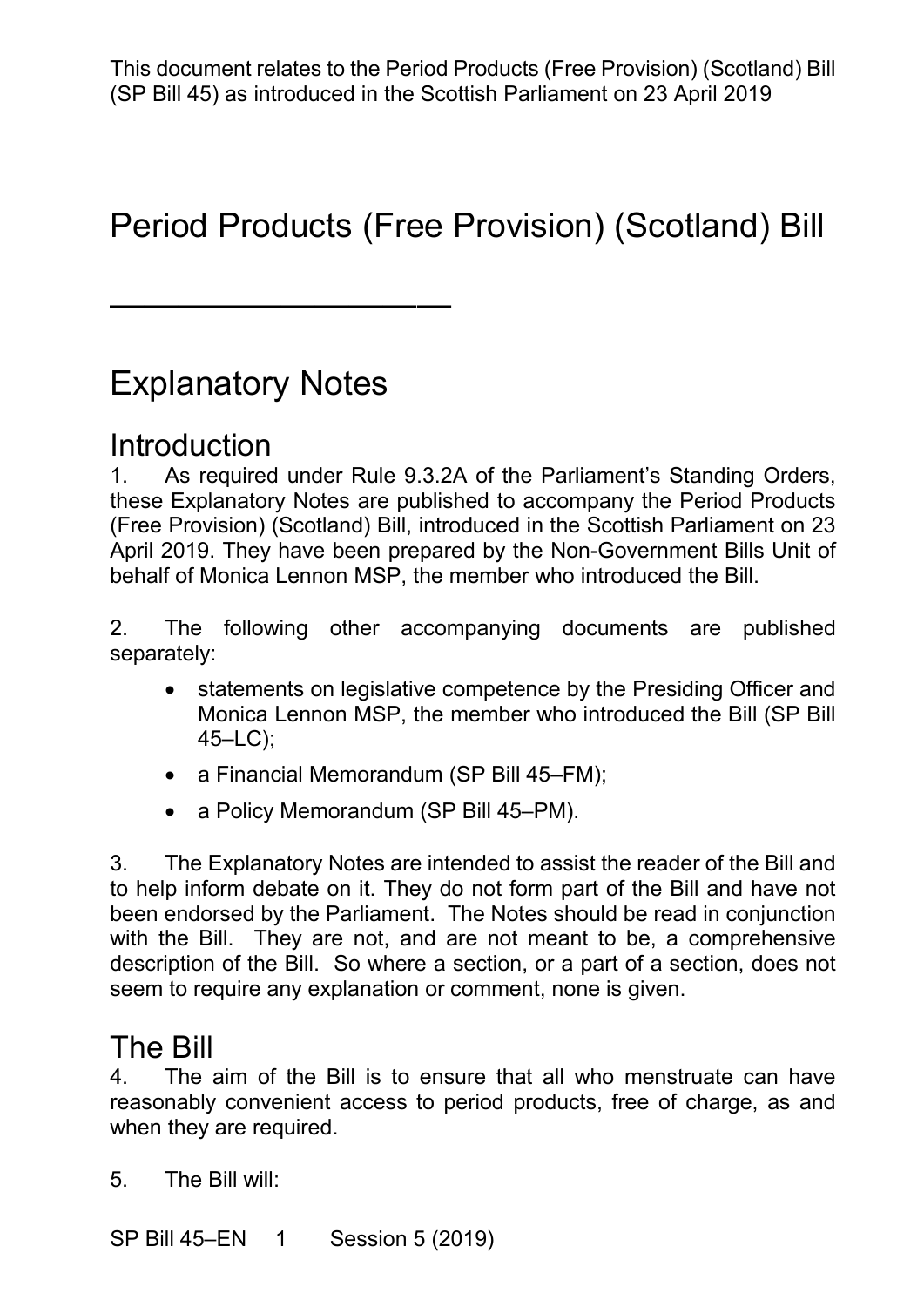- • place a duty on Scottish Ministers to ensure that period products are made available free of charge on a universal basis;
- require education providers to make period products available free of charge in on-site toilets; and
- • enable Scottish Ministers to place a duty on other specified public service bodies to provide free period products.

 6. The Bill is in three parts. Part 1 establishes the right to free period products for those who need them in Scotland and requires Scottish Ministers to establish a period products scheme to make this right effective and facilitate it.

 7. Part 2 places a duty on educational establishments to make period products available for free in all appropriate toilets in each of those buildings primary and secondary schools in Scotland (including independent schools) universities. This Part of the Bill also enables Scottish Ministers to make bodies as are specified. or premises normally used by pupils or students. This duty is placed on all as well as on all Scottish colleges (including private colleges) and similar provision, by regulations, in respect of other such public-service

 8. Under Part 3 Scottish Ministers must publicise the availability of free available free of charge may provide information about the availability of those products to those who may need them, and must comply with regulations. This Part of the Bill also enables Scottish Ministers to make payments as they see fit to anyone required to provide free period products, well as the short title. period products. Everyone else obliged by the Bill to make period products publication requirements that the Scottish Ministers may set out in and makes provision about regulations, definitions and commencement, as

#### Commentary on sections

 Part 1 – General right to and supply of free period products section 2 requires the Scottish Ministers to establish (by regulations) a so, Ministers must choose whether to implement a scheme by imposing 9. Section 1 establishes the right of everyone in Scotland who needs them to obtain period products free of charge. To make that right effective, "period products scheme" and to set out how the scheme is to work. In doing obligations on councils (local authorities), on other public-facing bodies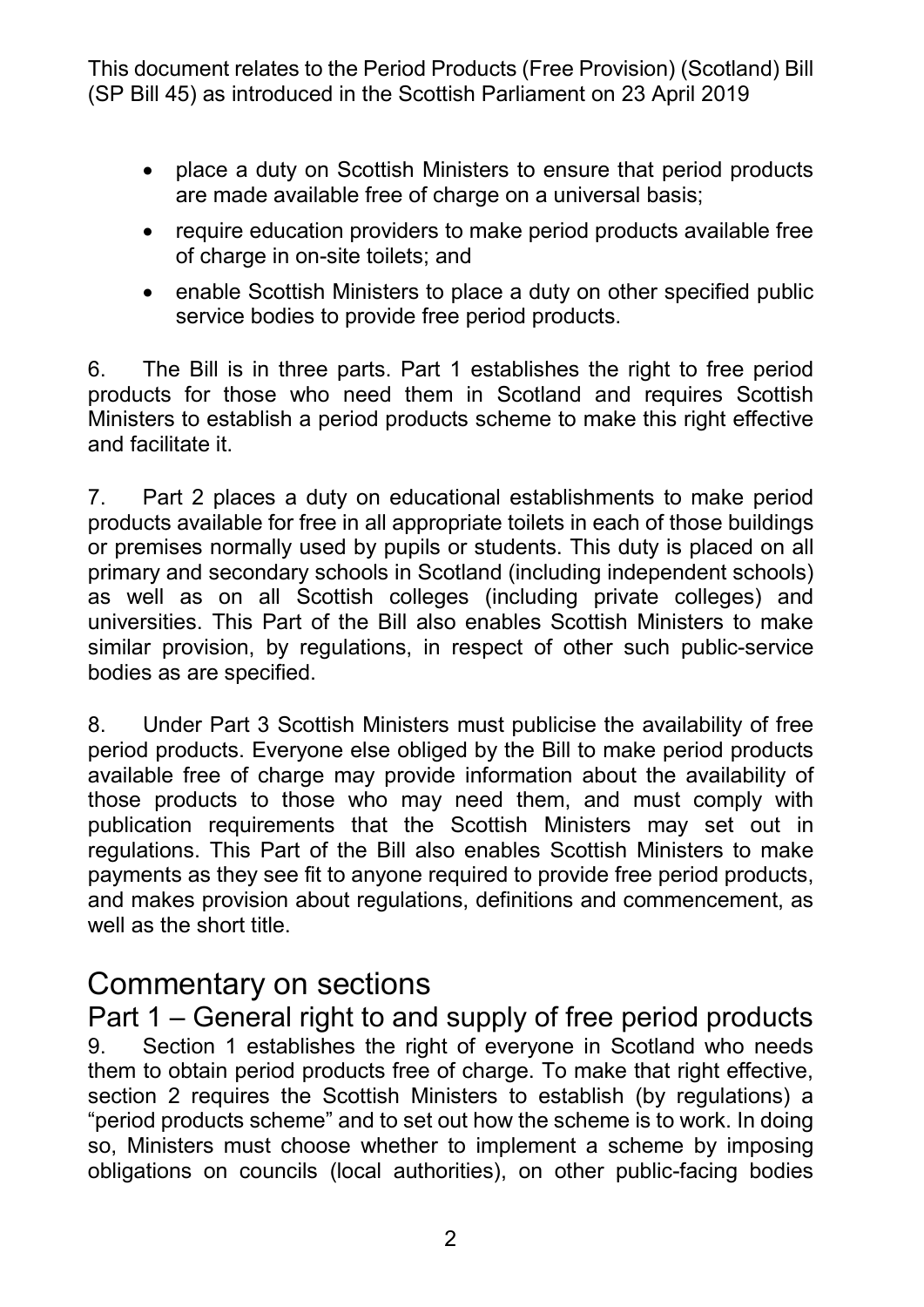members of the public) or on other persons (which could include, for example, private sector bodies) – or any combination of these. Bodies or persons may be specified as a class, rather than being named individually in the regulations. The scheme must be operational within 12 months of the **Bill receiving Royal Assent.** (bodies or organisations whose premises are frequently accessed by

 preliminary procedure under which anyone seeking to obtain free period products must first apply for a "voucher" and then, in order to obtain the products, produce the voucher (or supply evidence that the person has it – e.g. by citing a voucher number in any online or telephone ordering process). that counts as sufficient is either the applicant's name and the first part of their postcode, or such other personal information as the Scottish Ministers may specify in regulations. Such a preliminary procedure must also be cost- free and reasonably easy for applicants to follow, and must enable, in specified circumstances, people to make proxy applications – that is, where voucher and collects products on behalf of someone else (who does need them but may be unable to apply for a voucher or collect products by reason of, for example, a disability). While there is no requirement to include in the procedure that is included (i.e. any alternative process that people must follow in order to obtain free period products) must still be cost free and reasonably easy for applicants to follow, and must still allow for proxy 10. Section 3 gives Ministers the option of including in the scheme a If this preliminary procedure is included in the scheme, applicants must provide sufficient proof of identity in order to obtain a voucher; the information one person (who may not need period products themselves) applies for a scheme the preliminary procedure outlined in section 3, any preliminary applications.

 period products (e.g. towels and tampons) to be made available under the by Scottish Ministers, be able to have products delivered to them rather than Ministers to charge for the delivery of period products in cases where it would be reasonable to expect individuals to collect the products in person. This 11. Under section 4, Scottish Ministers are required to ensure that the period products scheme allows individuals to obtain free period products with reasonable ease and privacy. It also requires a reasonable choice of different scheme and that individuals should, under circumstances to be established collecting them from a designated location. Section 4(3) allows Scottish section gives Scottish Ministers a general power to make further provision (in the regulations) to ensure the scheme is fully effective and works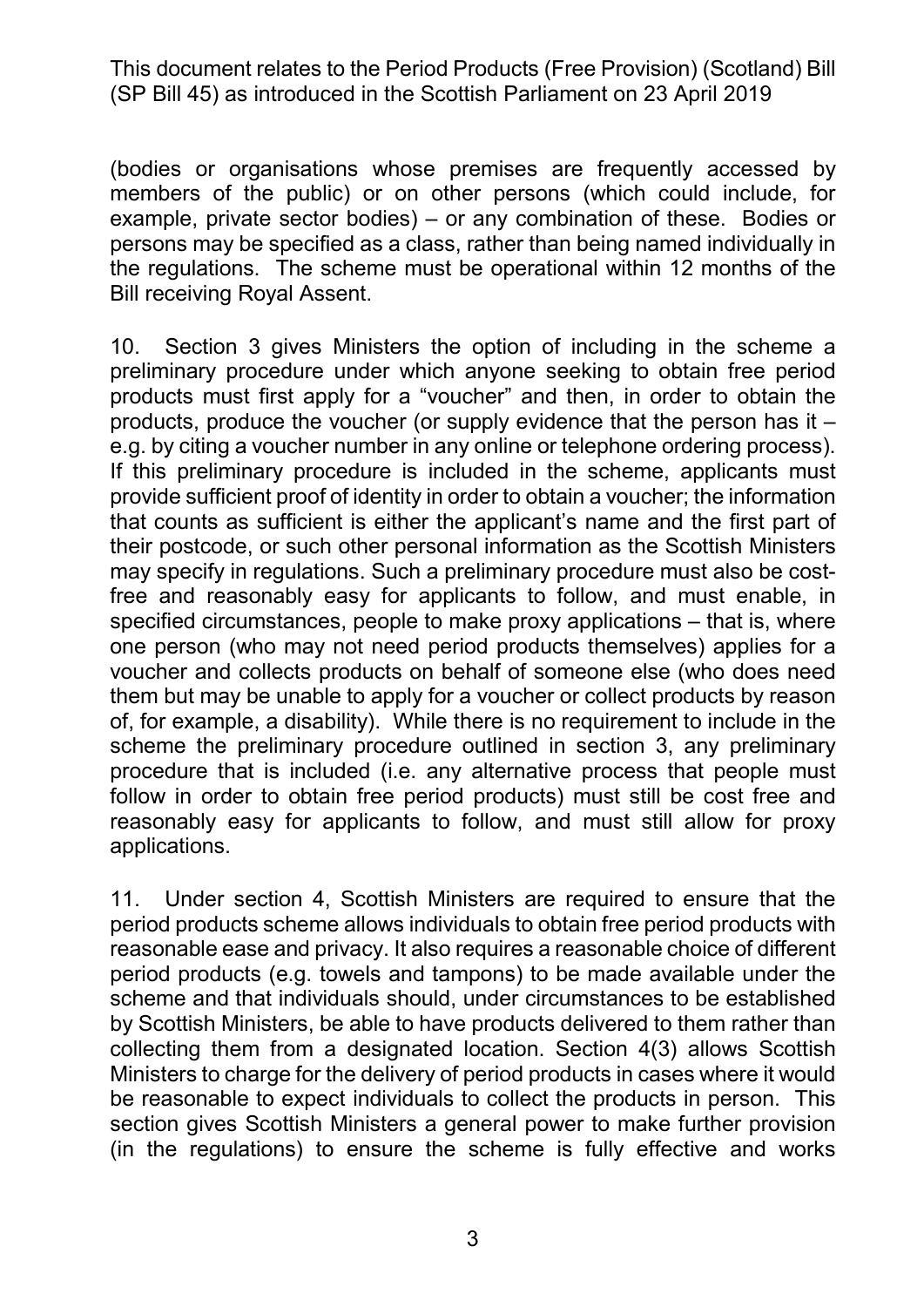efficiently, and to protect it from abuse, including by preventing people obtaining more products than they reasonably need for their own use.

#### Part 2 – Provision for pupils, students and others

 products available free of charge in schools, colleges and universities for the pupils or students who need them. "Education providers" are (see section 12. Section 5 places a duty on education providers to make period 10(3)):

- • in relation to each school, the education authority (i.e. the local authority in the exercise of its education function), the proprietors if it is an independent (fee-paying) school or the managers if it is a grant-aided school;
- • in relation to a college or university, whoever is responsible for managing it (e.g. a governing body, board of management or board of governors).

 appropriate toilets in each school or campus building or other premises normally used by pupils or students. This applies to buildings or premises not directly used for education, and so covers (for example) college sports facilities and halls of residence as well as departments, lecture theatres, laboratories and libraries; but doesn't apply to buildings or premises used 13. Under section 5(2) free period products must be made available in all only by college staff or to which students don't normally have access.

 14. "Appropriate toilets" are defined (in section 10(3)) to include all toilets other than those designated for use only by males – so include all designated-female and gender-neutral toilets, including accessible toilets designed for use by disabled people.

 15. The education provider must do all it reasonably can (for example, by checking and re-stocking dispensers regularly) to ensure that products are available, and that there is a reasonable choice of types, while the toilets are in use by pupils or students. This obligation does not apply, for example, while a university building is used for other purposes (not by students) during a vacation. The education provider must also comply with any requirements (as to the provision of free period products) specified by Ministers in regulations.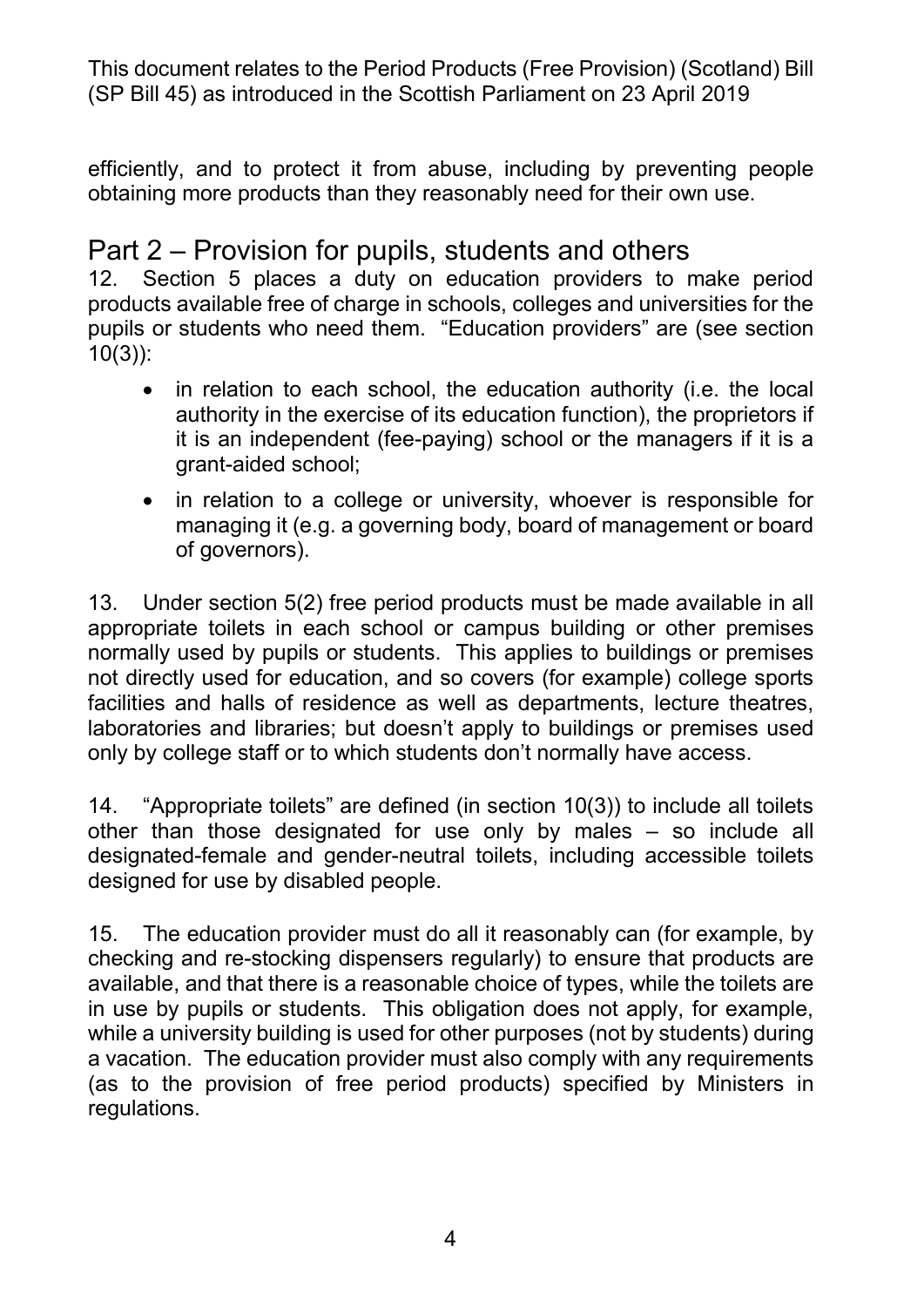16. Section 6 of the Bill allows Scottish Ministers to specify (in regulations) other public service bodies that are to provide free period products in their type of body and the needs of those who use their premises. A "public by or under an enactment) that either provides services to the public or otherwise serves the public interest. Obligations under this section (to provide free period products) may be imposed on bodies individually or as a imposed on it. premises. Details of how, where and when products are to be made available are to be set out in regulations, and this may vary according to the service body" (under section 10(4)) is a statutory body (i.e. a body constituted class; but each such body must be consulted before the requirement is

# imposed on it.<br>Part 3 – Ge<mark>neral</mark>

 people can obtain free products under that scheme. It also enables the period products available free of charge in their premises to provide information, to those who may wish to obtain those products, about how, where and when to do so. A university, for example, might inform its students about how, where and when they can obtain products in campus toilets. providers to decide what (if any) information to provide, they must comply in in regulations. 17. Section 7 requires the Scottish Ministers to publicise the existence of the period products scheme made under Part 1, and how, where and when councils, bodies, persons and education providers that are obliged to make While it is generally for the councils, bodies, persons and education doing so with any requirements imposed on them by the Scottish Ministers

in regulations.<br>18. Section 8 enables Scottish Ministers to make payments, as they see fit, to anyone obliged by or under the Bill to provide free period products. This is something that Ministers would be able to do anyway (without specific provision in the Bill) in respect of publicly-funded bodies; this provision ensures they can also do so in respect of other bodies and persons should they consider it appropriate.

 19. Section 9 sets out the Parliamentary procedure applicable to the various regulation-making powers in the Bill. Regulations that contain the first period products scheme made under Part 1, or any replacement before the Scottish Parliament for approval by resolution. Later regulations modifying such a scheme (but not amounting to a replacement scheme) are subject to the negative procedure – that is, they would be subject to annulment by the Scottish Parliament within 40 days of being laid. Similarly, scheme, are subject to the affirmative procedure – that is, they must be laid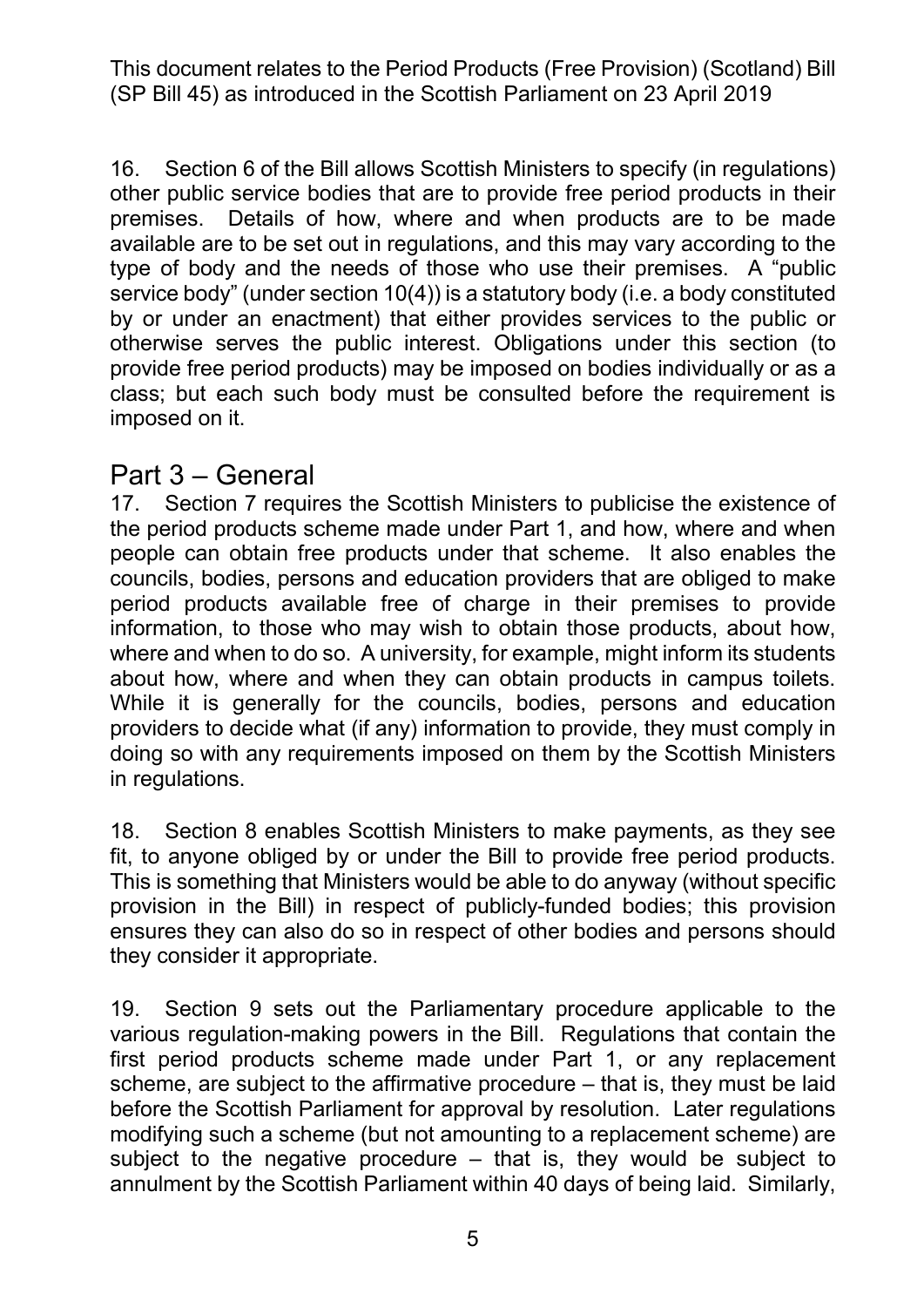regulations under section 6(1) that first impose on a public-service body the obligation to provide free period products to users of its premises are subject to the affirmative procedure, as are regulations (under section 6(2)) defining how, where and when such a body is to make those products available; but later regulations modifying the "how, where and when" provision (but not amounting to a replacement of it) are subject to the negative procedure. requirements on to how people are to be informed about the availability of period products – are subject to the negative procedure. Other requiations – for example, those under section  $7(2)(b)$  imposing

20. Section 10 provides definitions for various key terms used in the Bill.

 21. Subsection (2) defines "councils" as those constituted under section 2 of the Local Government etc. (Scotland) Act 1994. $^1$  In practice, this means the 32 unitary local authorities in Scotland.

 22. Section 10(3) defines "school" by reference to section 135 of the Education (Scotland) Act 1980.<sup>[2](#page-5-1)</sup> This defines a school as "an institution for the provision of primary or secondary education or both … being a public [i.e. any school that is not a public or grant-aided school; in practice, a fee-paying school], and includes a nursery school and a special school". As the duty is local authority] school, a grant-aided school or an independent school [i.e. to provide period products only for those who need them, however, the Bill has no application to nursery schools; it will also for example have no application to any boys-only school (unless it has menstruating transgender pupils).

 23. Section 10(3) defines "university" and "college" by reference to the Further and Higher Education (Scotland) Act 1992. $3$  For universities, that means any "designated institution" (that is, any institution providing higher education and designated as such under section 44 of that Act) or higher education institution established under section 46. In addition, it means any of the older universities defined by section 16(1) of the Universities (Scotland) Act 1966. There are four older universities (St Andrews,

<span id="page-5-0"></span> $\overline{a}$  <http://www.legislation.gov.uk/ukpga/1994/39/section/2> 1 Local Government etc. (Scotland) Act 1994, section 2:

<span id="page-5-1"></span> <https://www.legislation.gov.uk/ukpga/1980/44/section/135> <sup>2</sup> Education (Scotland) Act 1980, section 135(1)

<span id="page-5-2"></span><sup>&</sup>lt;sup>3</sup> Further and Higher Education (Scotland) Act 1992: <http://www.legislation.gov.uk/ukpga/1992/37/contents>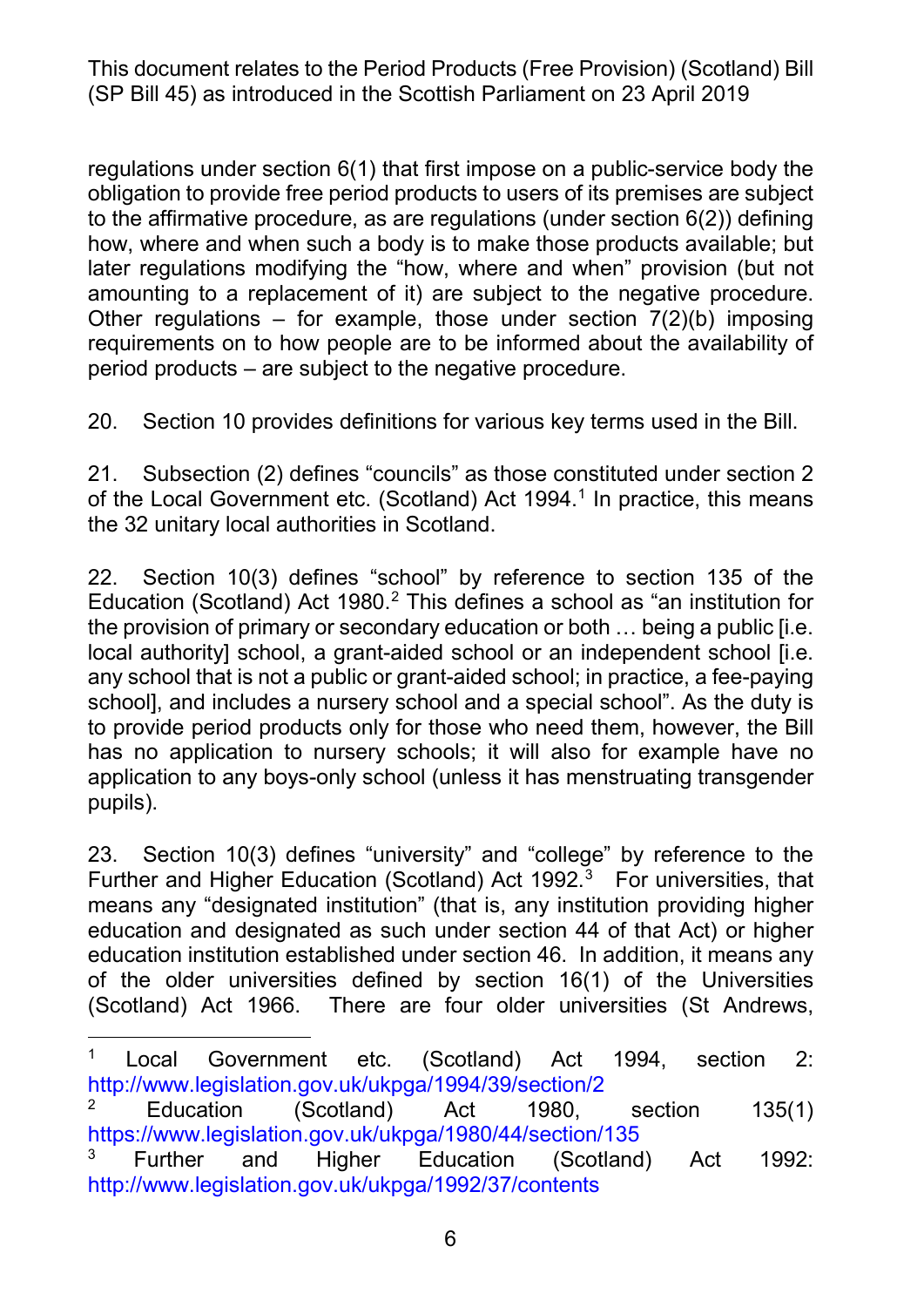(Abertay, Dundee, Edinburgh Napier, Glasgow Caledonian, Heriot-Watt, West of Scotland) plus four other higher education institutions (the Glasgow School of Art, the Open University in Scotland, the Royal Conservatoire of Scotland and Scotland's Rural College). Colleges are defined as educational establishments providing further education within the meaning of section 1 of the 1992 Act, that is "any programme of learning, not being learning" being further defined within section 6 of the Act). $^4$  This includes 26 Further and Higher Education (Scotland) Act 2005 (see section 6 and not "fundable bodies" under the 2005 Act). Glasgow, Aberdeen and Edinburgh), and 11 other universities in Scotland University of the Highlands and Islands, Queen Margaret University Edinburgh, Robert Gordon, Stirling, Strathclyde, and the University of the school education, provided for persons over school age" ("programme of colleges in Scotland that are "fundable bodies" for the purposes of the Schedule  $2)^5$  $2)^5$ , plus other further education institutions (i.e. colleges that are

 24. Section 11 covers commencement. Part 1, obliging Ministers to establish a universal scheme, comes into force on the day after Royal Assent, although, as previously noted under section 2(4) of the Bill, the Section 5, obliging schools, colleges and universities to provide free period Royal Assent (e.g. on 1 August 2020 if Royal Assent is in December 2019, but 1 August 2021 if Royal Assent is in January 2020). This ensures that the minimum lead-time of seven months. Section 6, which enables Ministers to 1, on the day after Royal Assent. It will be for Ministers to specify, in any scheme itself need not be operational until 12 months after Royal Assent. products, comes into force on 1 August in the year next following the year of obligation will apply from the beginning of a new academic year, with a apply obligations to other public service bodies, comes into force, like Part regulations made under section 6, the date from which the bodies to which the regulations apply must comply with their new obligations.

<span id="page-6-0"></span> $\overline{a}$  <https://www.legislation.gov.uk/ukpga/1992/37/section/1> <sup>4</sup> Further and Higher Education (Scotland) Act 1992, section 1 (1)

<span id="page-6-1"></span> form part of the University of the Highlands and Islands but does not include Scotland's Rural College (SRUC), which counts as a university. 7 5 The 26 colleges listed in Schedule 2 to that Act of 2005 include some that